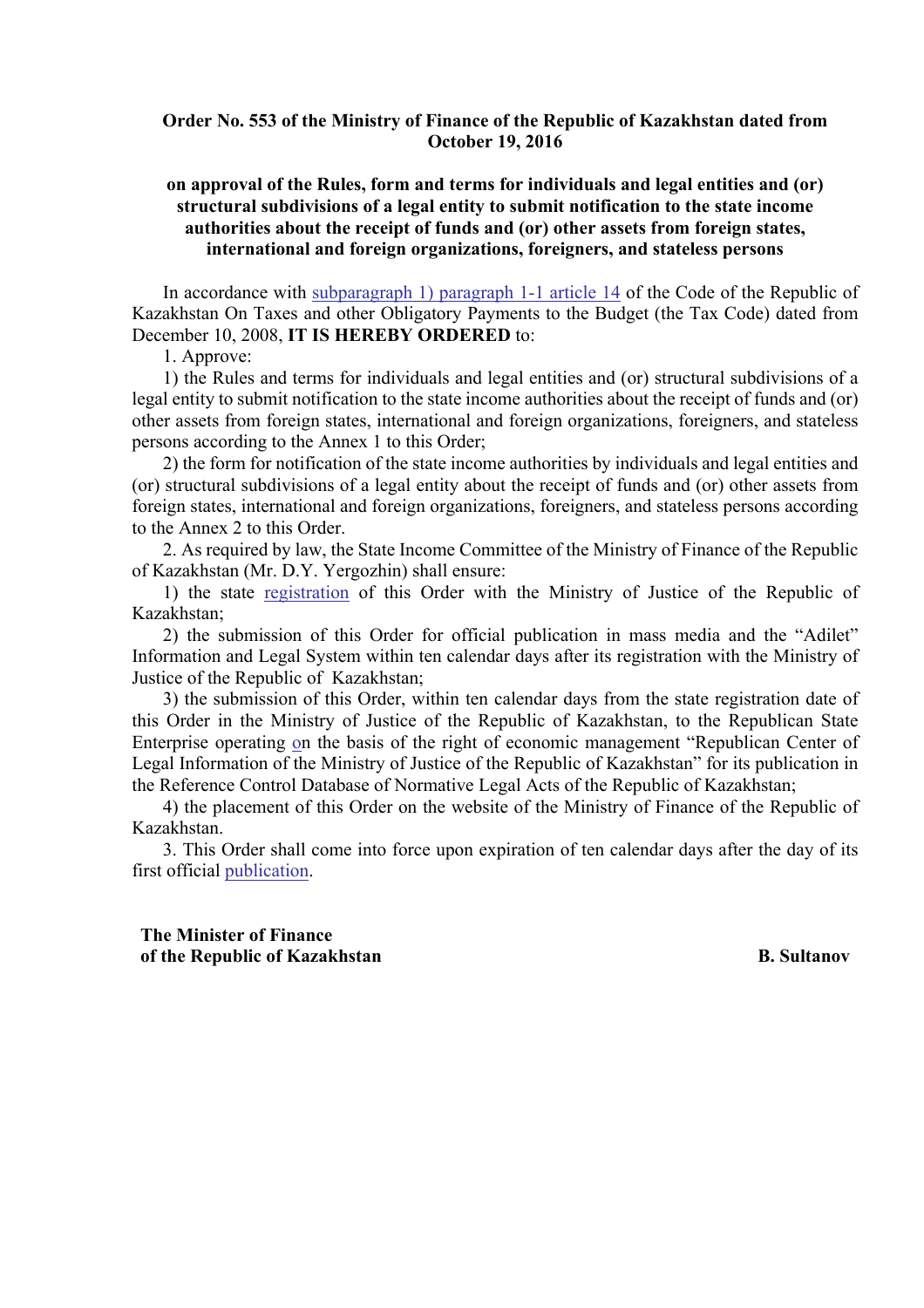Annex 1 to the Order of the Minister of Finance of the Republic of Kazakhstan dated from October 19, 2016 No. 553

# **The rules and terms for individuals and legal entities and (or) structural subdivisions of a legal entity to submit notification to the state income authorities about the receipt of funds and (or) other assets from foreign states, international and foreign organizations, foreigners, and stateless persons**

#### **Chapter 1. General Provisions**

1. These Rules and terms for individuals and legal entities and (or) structural subdivisions of a legal entity to submit notification to the state income authorities about the receipt of funds and (or) other assets from foreign states, international and foreign organizations, foreigners, and stateless persons (hereinafter referred to as the Rules) have been developed in accordance with subparagraph 1) paragraph 1-1 article 14 of the Code of the Republic of Kazakhstan On Taxes and other Obligatory Payments to Budget (the Tax Code) dated from December 10, 2008 with purpose to determine the procedure and terms of notification of the state income authorities about the receipt by individual and legal entities and (or) structural subdivisions of a legal entity of funds and (or) other assets from foreign states, international and foreign organizations, foreigners, and stateless persons (hereinafter - the Notification).

2. The following terms are used in these Rules:

1) individual - a citizen of the Republic of Kazakhstan, a foreigner, or a stateless person;

2) legal entity - an organization, established in accordance with the legislation of the Republic of Kazakhstan or foreign country (non-resident legal entities);

3) structural subdivision of a legal entity - a branch or representative office.

The provisions of these Rules do not apply to a structural subdivision of a legal entity-resident of the Republic of Kazakhstan, with the exception of instances when a legal entity-resident of the Republic of Kazakhstan, by its own decision, has authorized its structural subdivision with the right to notify the state income authorities about the receipt of funds and (or) other assets from foreign states, international and foreign organizations, foreigners, and stateless persons;

4) subject - a foreign state, international and foreign organizations, foreigners, stateless persons;

5) transaction - actions of citizens and legal entities, aimed at the establishment, modification, or termination of civil rights and obligations.

#### **Chapter 2. Notification Procedure and Terms**

3. Individuals and legal entities and (or) structural subdivisions of a legal entity (hereinafter entities) shall notify the state income authorities based on place of residence/location about the receipt of funds and (or) other assets from foreign states, international and foreign organizations, foreigners, stateless persons on concluded transactions with them, if the value of assets/ funds exceeds the amount of 1 tenge and if these funds and/or assets are designated to be used for the following activities:

rendering legal assistance, including the distribution of legal information, protection and representation of the interests of citizens and organizations, as well as legal consulting;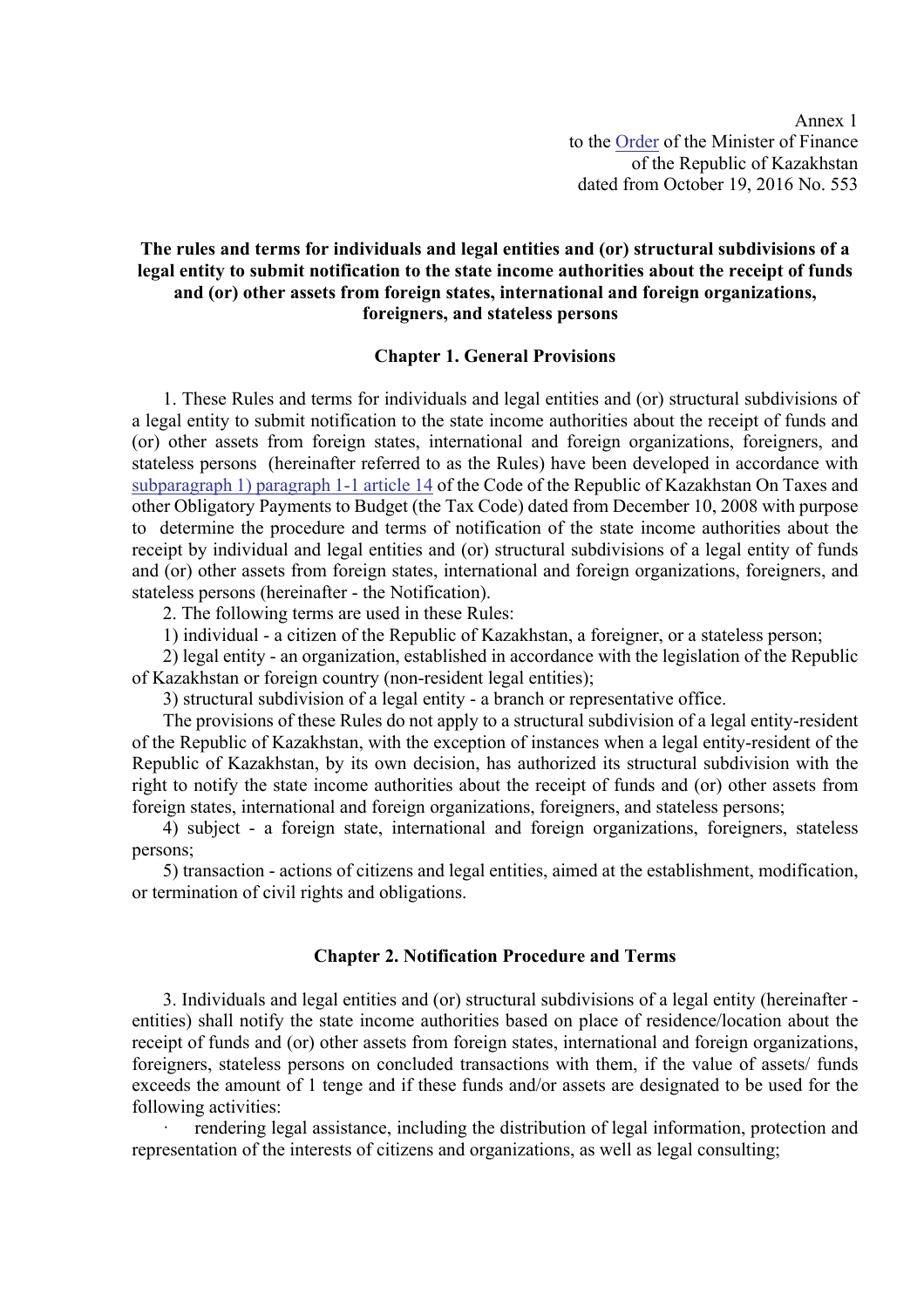· conducting public opinion studies and polls (except for public opinion polls and surveys conducted for commercial purposes), as well as the distribution and publication of their results; and

· collecting, analyzing, and disseminating all types of information, except when such activity is carried out for commercial purposes.

4. The notification shall be submitted in accordance with the form, approved by the Order, within 10 working days following conclusion of the transaction, with required input of data about funds and (or) other assets due from foreign states, international and foreign organisations, foreigners and stateless persons.

5. In the event of making changes to the terms and conditions of previously concluded transactions relating to the changing of the contract amount and/or the terms of fulfilling contract obligations, a Notification shall be submitted within 10 working days from the date following such an alteration to the terms and conditions of a transaction.

6. In the event of termination of a transaction, a Notification marked as "Additional" shall be sent within three working days from the day following the termination of the transaction, specifying the registration number of the initial notification with including of all previously reflected information in all columns, with the exception of columns of stipulated amounts that are shown with a "minus" sign.

In this context, for the purposes of these Rules, the format of the registration number includes the following data:

1) the identification code of the state income authority;

2) acceptance date of the notification;

3) registration number of the notification.

7. When making changes in the notification, the notification marked as "Additional" shall be submitted by including of all previously reflected information in all columns, with the exception of columns of stipulated amounts that are shown with a "minus" sign.

A new line shall include a new value in the columns along with correct information and amounts.

8. When making additions to the notification, a notification marked as "Additional," shall be submitted by listing the initial notification's registration number and indicating a new data, at that numeration shall start from the line following the last line of the sequential (additional) notification.

9. It is not permitted to submit changes and additions to the previously submitted notification during the period of a full-scope or limited-scope audit for an inspected tax period (including the terms of prolongation and suspension of such audits).

10. Entities shall submit the notification at their discretion by either of the following:

in person - in hard copy;

in electronic form, allowing computer processing of information - by means of the tax reporting acceptance and processing system, in case of registration as an electronic taxpayer in accordance with article 572 of the Tax Code.

11. The notification in hard copy shall be signed by the entity and affixed by the seal (if available).

12. The notification in electronic form, submitted through the tax reporting acceptance and processing system, shall be certified by the electronic digital signature of the entity.

When submitting the notification:

in person in hard copy - the notification shall be composed of two copies, one of which shall be returned to the entity with the mark of the state income authority and obligatory registration of incoming number of the notification;

in electronic form - the entity shall receive confirmation of acceptance or non-acceptance of the notification by the state income authority in accordance with the form as per the annex to these Rules.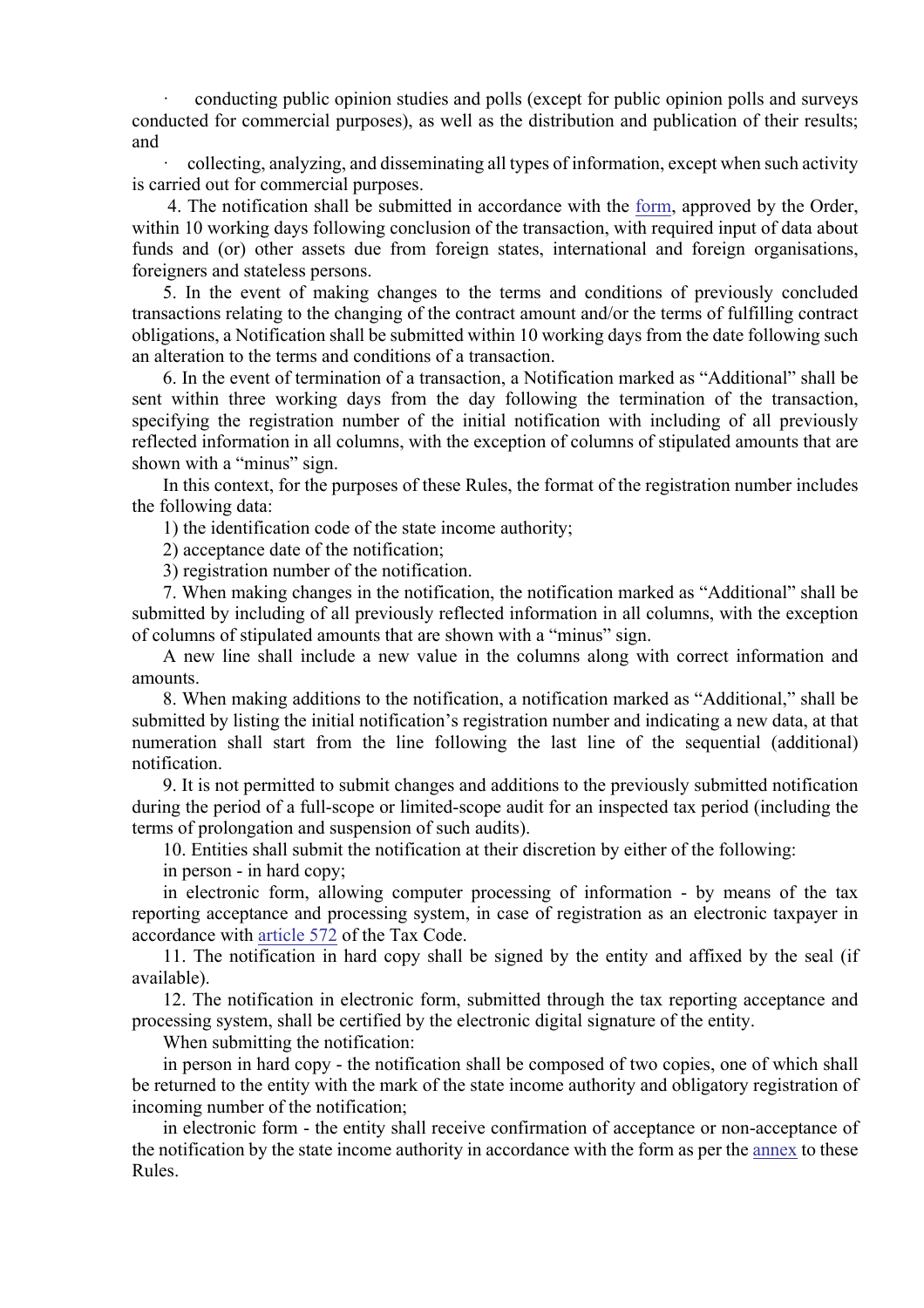13. The registration number to the electronic notification shall be assigned by the central server of the tax reporting acceptance and processing system.

14. The registration number shall be assigned to the notification submitted in hard copy by the state income authority, which shall enter the data into the tax reporting acceptance and processing system.

15. When submitting the notification in hard copy, as the date of notification submission shall be considered the date when the state income authority accepted the notification in hard copy; when submitting in the electronic form - the acceptance date set by the central server of the tax reporting acceptance and processing system.

16. The notification shall not be considered as submitted to the state income authorities, if:

1) the identification code of the state income authority is not specified;

2) the IIN (individual identification number) or BIN (business-identification number) is not specified or is incorrect;

3) the name of the subject that transferred funds and (or) other assets is not specified or is incorrect;

4) the information submitted in hard copy is not signed by an individual, the head of a legal entity and (or) a structural subdivision of a legal entity, as well as is not affixed by the seal (if available).

#### **Chapter 3. Composition of the Notification**

17. in line IIN (BIN), the individual identification number of an individual or business identification number of a legal entity and (or) structural subdivision of a legal entity, that concluded a transaction for the receipt of funds and (or) other assets from foreign states, international and foreign organizations, foreigners, stateless persons shall be assigned in accordance with paragraph 3 of these Rules;

In the line "full name of an individual or name of a legal entity and (or) a structural subdivision of a legal entity" shall include the surname, first name and patronymic (if any listed in an identification document) of an individual or name of a legal entity and (or) a structural subdivision of a legal entity, that concluded a transaction for the receipt of funds and (or) other assets from foreign states, international and foreign organizations, foreigners, stateless persons, directed towards the performance of the type of activities specified in paragraph 3 of these Rules;

In the line "Type of notification," the corresponding cell shall be indicated taking into account the type of notification - initial or additional.

To enter data on the receipt of funds and (or) other assets by individual and legal entities and (or) structural subdivisions of legal entities from foreign states, international and foreign organizations, foreigners, stateless persons, the table shall be filled in, wherein it is necessary to include the following:

Column A - line sequence number;

Column B - amount of funds due for receipt in the national currency at the exchange rate, established by the National Bank of the Republic of Kazakhstan on the date of the transaction.

The total value of column B shall be included in line "Total" and it shall be determined by adding up all amounts entered into this column on all pages;

Column C - name of assets due for receipt;

Column D - identification number (if any) of assets;

Column E – number of assets due for receipt;

Column F - cost of assets due for receipt, in the national currency, at the exchange rate stated by the National Bank of the Republic of Kazakhstan on the date of transaction.

Total value of column E shall be specified in line "Total" and it shall be determined by adding up all amounts entered into this column on all pages;

Column G - types of activity: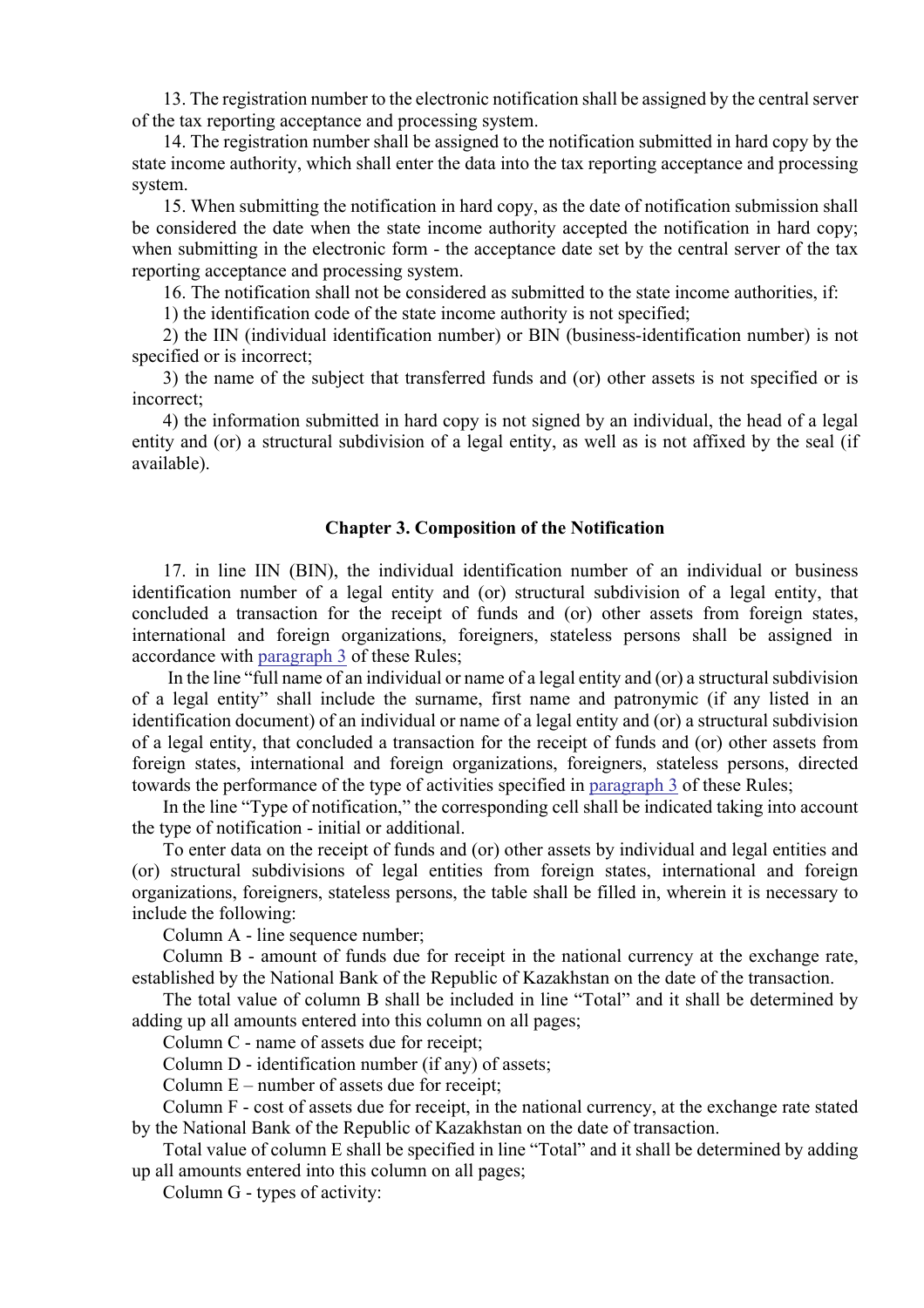A - rendering legal assistance, including the distribution of legal information, protection and representation of the interests of citizens and organizations, as well as legal consulting;

B - conducting public opinion studies and polls (except for public opinion polls and surveys conducted for commercial purposes), as well as the distribution and publication of their results;

C - collecting, analyzing, and disseminating all types of information, except when such activity is carried out for commercial purposes;

Column H – source code for the receipt of funds and (or) other assets;

1 - foreign state;

2 - international and foreign organization;

3 - foreigner:

4 – stateless person;

Column I – the name of the country of the subject, assuming the transfer of funds and (or) other assets;

Column  $J$  – the name of the subject, assuming the transfer of funds and (or) other assets;

Column  $K$  – the registration number of the subject that is assuming the transfer of funds and (or) other assets; the number of an identification document shall be included for stateless persons; Column  $L$  – the date of the document on conclusion of the transaction (if any);

Column  $M$  – the number of the document on conclusion of the transaction (if any);

in the line "full name of individual /head of the legal entity (structural subdivision)," the surname, first name and patronymic (if shown in the identification document) of an individual /head of a legal entity and (or) structural subdivision of a legal entity and the date of submission of the notification shall be specified;

in the line "Identification code of state income authority," the code of state income authority at the place of residence/location shall be specified;

in the line "Full name of officer accepted notification," the surname, first name and patronymic (if shown in the identification document) of the officer of the state income authority that accepted the notification and the date that the notification was accepted shall be specified.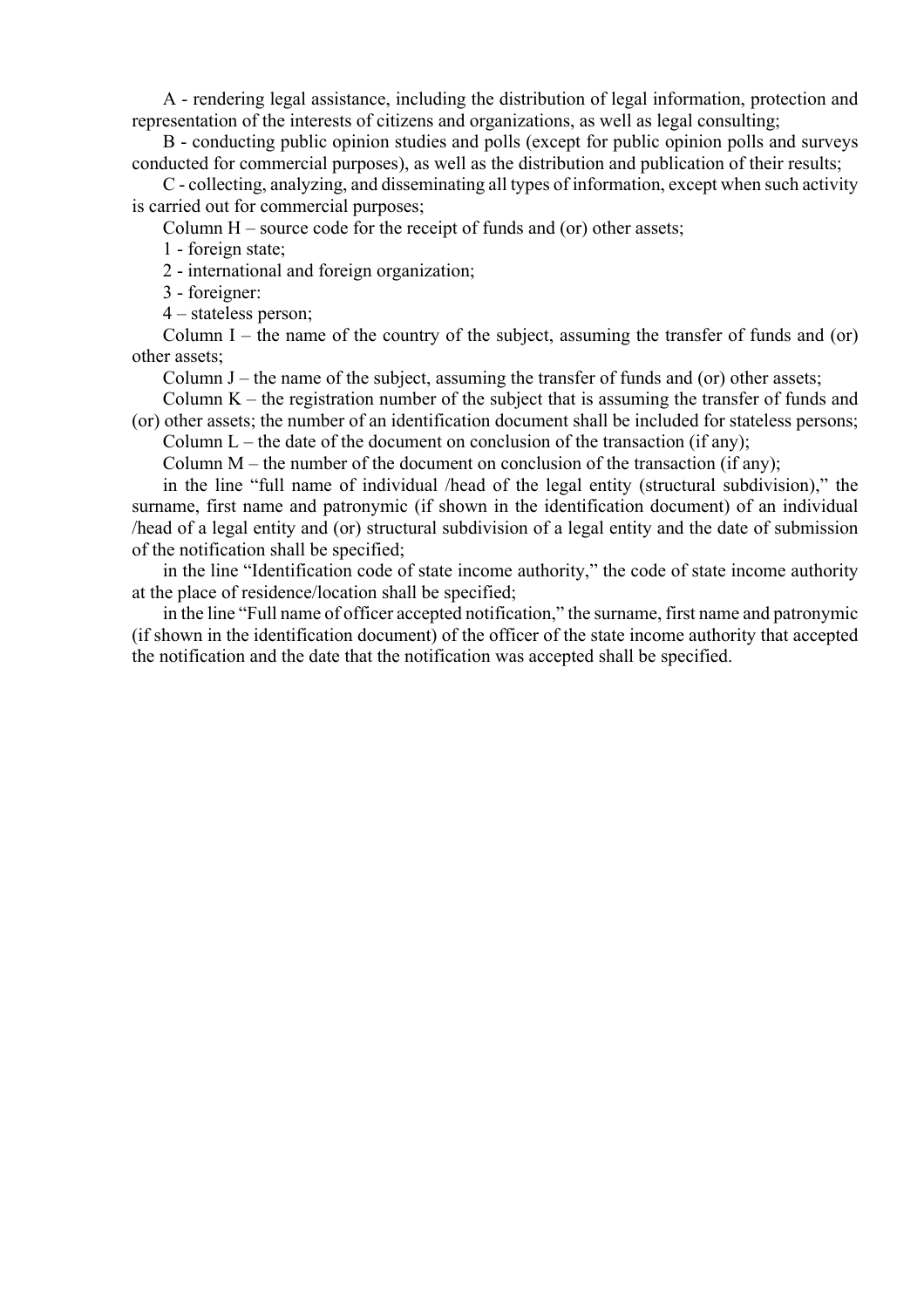Annex

to the Rules and terms for individuals and legal entities and (or) structural subdivisions of a legal entity to submit notification to the state income authorities about the receipt of funds and (or) other assets from foreign states, international and foreign organizations, foreigners, and stateless persons

Form

### **Confirmation of acceptance or non-acceptance of notification by state income authority**

Individual identification number/business identification number (IIN/BIN)

Name of taxpayer/ surname, first name and patronymic (if any in the identification document)

 $\mathcal{L}_\text{max} = \mathcal{L}_\text{max} = \mathcal{L}_\text{max} = \mathcal{L}_\text{max} = \mathcal{L}_\text{max} = \mathcal{L}_\text{max} = \mathcal{L}_\text{max} = \mathcal{L}_\text{max} = \mathcal{L}_\text{max} = \mathcal{L}_\text{max} = \mathcal{L}_\text{max} = \mathcal{L}_\text{max} = \mathcal{L}_\text{max} = \mathcal{L}_\text{max} = \mathcal{L}_\text{max} = \mathcal{L}_\text{max} = \mathcal{L}_\text{max} = \mathcal{L}_\text{max} = \mathcal{$ 

| Code of the form of notification                  | version |  |
|---------------------------------------------------|---------|--|
| Type of the form of notification                  |         |  |
| Name of the form of notification                  |         |  |
| Year the notification was submitted               |         |  |
| Method of receipt                                 |         |  |
| Code of state income authority-recipient          |         |  |
| Registration number of the notification document: |         |  |

| --<br>.ocessing<br>n<br>N<br>ш | -----<br>.cm | atus | <sub>1</sub> me |
|--------------------------------|--------------|------|-----------------|
|                                |              |      |                 |

Errors, when accepting notification:

Signature of the application server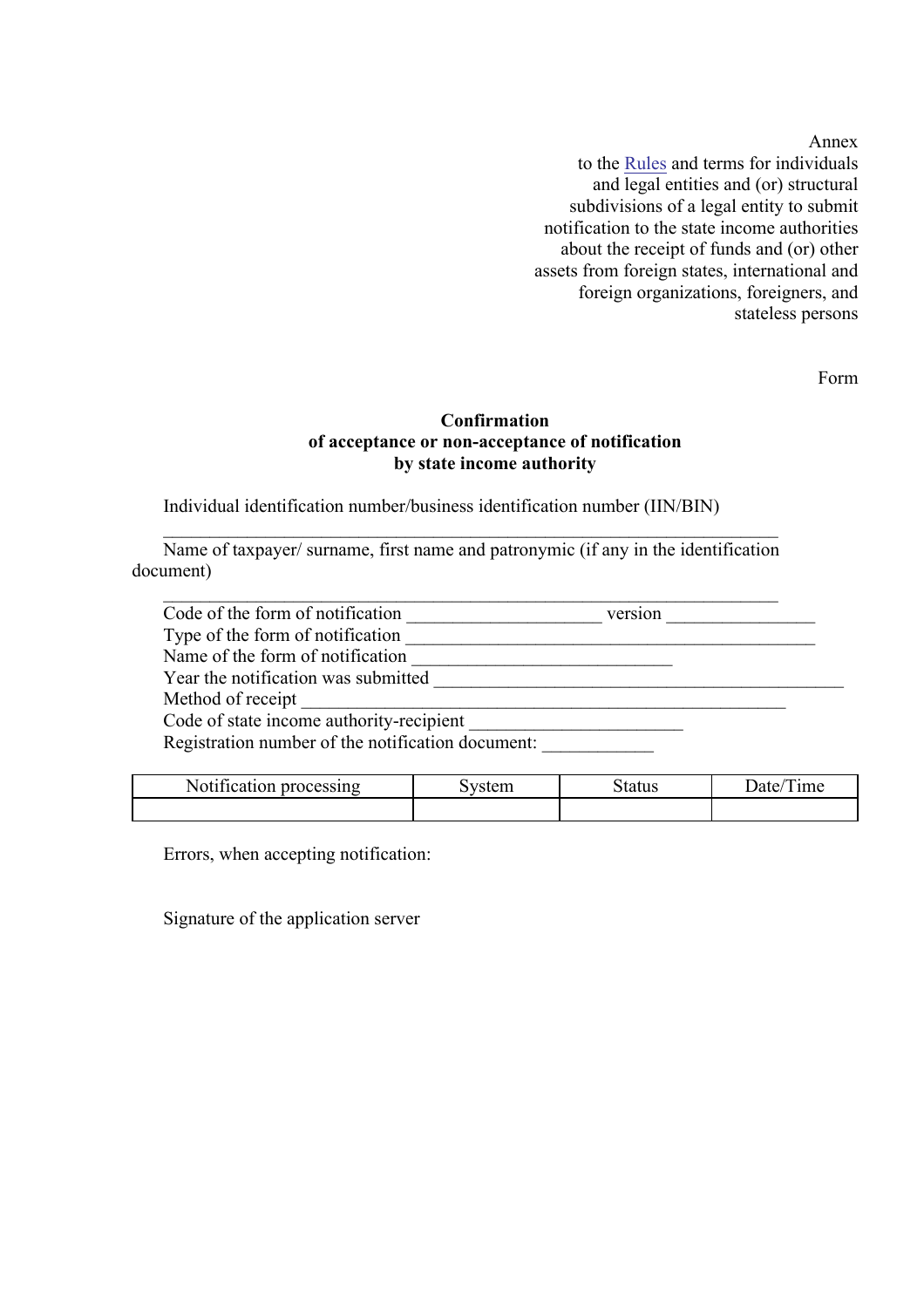Annex 2 to **Order** of the Minister of Finances of the Republic of Kazakhstan dated from October 19, 2016 No. 553

Form 017.00

## **Notification of the state income authorities by individual and legal entities and (or) structural subdivisions of a legal entity about the receipt of funds and (or) other assets from foreign states, international and foreign organizations, foreigners, and stateless persons**

| Уведомление физическими и юридическими лицами<br>и (или) структурными подразделениями юридического лица органов государственных<br>к приказу Министра финансов<br>доходов о получении денег и (или) иного имущества от иностранных государств,<br>международных и иностранных организаций, иностранцев, лиц без гражданства |                                |                                              |  |  |
|-----------------------------------------------------------------------------------------------------------------------------------------------------------------------------------------------------------------------------------------------------------------------------------------------------------------------------|--------------------------------|----------------------------------------------|--|--|
| Раздел. Обшая информация о физическом лице, юридическом лице (структурном подразделении)                                                                                                                                                                                                                                    |                                |                                              |  |  |
| ИИН (БИН)<br>$\mathbf{H}$                                                                                                                                                                                                                                                                                                   |                                |                                              |  |  |
| Ф.И.О. или наименование лица<br>2 <sub>1</sub>                                                                                                                                                                                                                                                                              |                                |                                              |  |  |
| или структурного подразделения                                                                                                                                                                                                                                                                                              |                                |                                              |  |  |
| Вид уведомления (укажите х в соответствующей ячейке): основное<br>3 <sup>1</sup><br>дополнительное                                                                                                                                                                                                                          |                                |                                              |  |  |
| Входящий (регистрационный) номер основного уведомления:<br>4                                                                                                                                                                                                                                                                |                                |                                              |  |  |
| (заполняется в случае отметки в поле 3 вида "дополнительное")                                                                                                                                                                                                                                                               |                                |                                              |  |  |
| Разлел. Информация по сделкам<br>D Иденто икационный номер имущества.<br>Наименование имущества, подлежащего получению<br>Сумма денег, подлежащих получению (тенге)<br>N <sub>2</sub>                                                                                                                                       |                                | • Стоимость имущества, подлежащего получению |  |  |
| asupo).<br>MRH<br>musc                                                                                                                                                                                                                                                                                                      | Количество имущества.<br>млро. | MUM.<br>тыс                                  |  |  |
| ИТОГО (строка заполняется ТОЛЬКО<br>$\theta$<br>$\mathbf{0}$<br>по итогу строк данной формы)                                                                                                                                                                                                                                | тыс.                           |                                              |  |  |
|                                                                                                                                                                                                                                                                                                                             |                                |                                              |  |  |
|                                                                                                                                                                                                                                                                                                                             |                                |                                              |  |  |
|                                                                                                                                                                                                                                                                                                                             |                                |                                              |  |  |
|                                                                                                                                                                                                                                                                                                                             |                                |                                              |  |  |
|                                                                                                                                                                                                                                                                                                                             |                                |                                              |  |  |
|                                                                                                                                                                                                                                                                                                                             |                                |                                              |  |  |
|                                                                                                                                                                                                                                                                                                                             |                                |                                              |  |  |
|                                                                                                                                                                                                                                                                                                                             |                                |                                              |  |  |
|                                                                                                                                                                                                                                                                                                                             |                                |                                              |  |  |
|                                                                                                                                                                                                                                                                                                                             |                                |                                              |  |  |
|                                                                                                                                                                                                                                                                                                                             |                                |                                              |  |  |
|                                                                                                                                                                                                                                                                                                                             |                                |                                              |  |  |